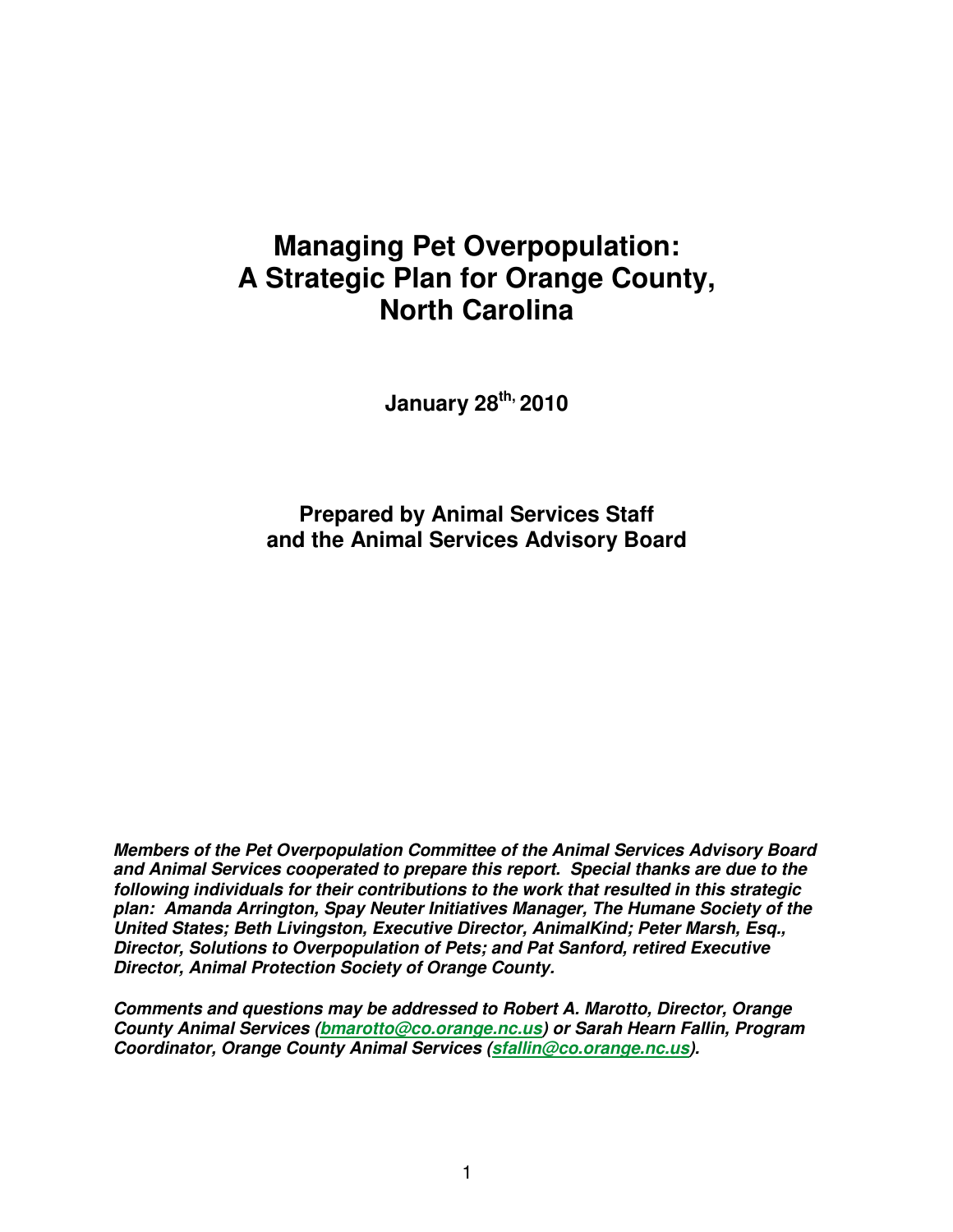#### **Managing Pet Overpopulation: A Strategic Plan for Orange County, North Carolina**

#### **Executive Summary**

This is a five-year strategic plan developed by Animal Services staff and the Animal Services Advisory Board (ASAB), on the basis of professional knowledge and best practices, to address pet overpopulation and euthanasia in Orange County. The plan builds upon strong animal services and a progressive tradition of animal welfare and seeks to reduce the number of animals that end up needing to be sheltered at considerable costs to the County and its residents.

As population continues to grow in the County, planning of this kind becomes even more critical, as it is expected that there will be an increasing number of surplus pets that is, cats, dogs and other animals needing to be sheltered. In the absence of a vigorous effort to be proactive toward this dynamic of population growth, there will be growing costs associated with caring for and sheltering animal companions. Indeed, it is a widely held belief among animal welfare professionals that the actual costs of reactive approaches to pet overpopulation problems exceed the costs of more positive and proactive intervention.

All of this is worth bearing in mind given the recent completion of the County's new state-of-the-art Animal Services Center. While expansion is certainly a possibility, it is an expensive one from the standpoint of capital outlay as well as operating costs. It is believed that by implementing this plan Animal Services can better manage the assessed risk for pet overpopulation in Orange County and the increases this risk poses for sheltering costs. Only in this way will it be possible to assure that the Animal Services Center provides sufficient sheltering capacity in the absence of an increased euthanasia rate.

This plan has been developed to be cost neutral and self-sustaining. More specifically, it is based on an existing fee differential for licensing sterilized and unsterilized cats and dogs, and the creation of cost-effective public/private partnerships. There is no recommendation in this five-year plan to increase the licensing differential fee, but in the long run, adequate funding for the plan does involve achieving greater compliance with the County's licensing requirements.

Staff and the ASAB have developed this strategic plan to help the County manage its commitment to animal welfare in a manner that is both good fiscal policy and good public policy. By taking a proactive approach and promoting "targeted spay/neuter" in the coming years, there is every reason to believe that the number of animals needing to be sheltered will be lessened, and that costs will thereby be managed to a much larger degree than would be possible in the absence of such a plan.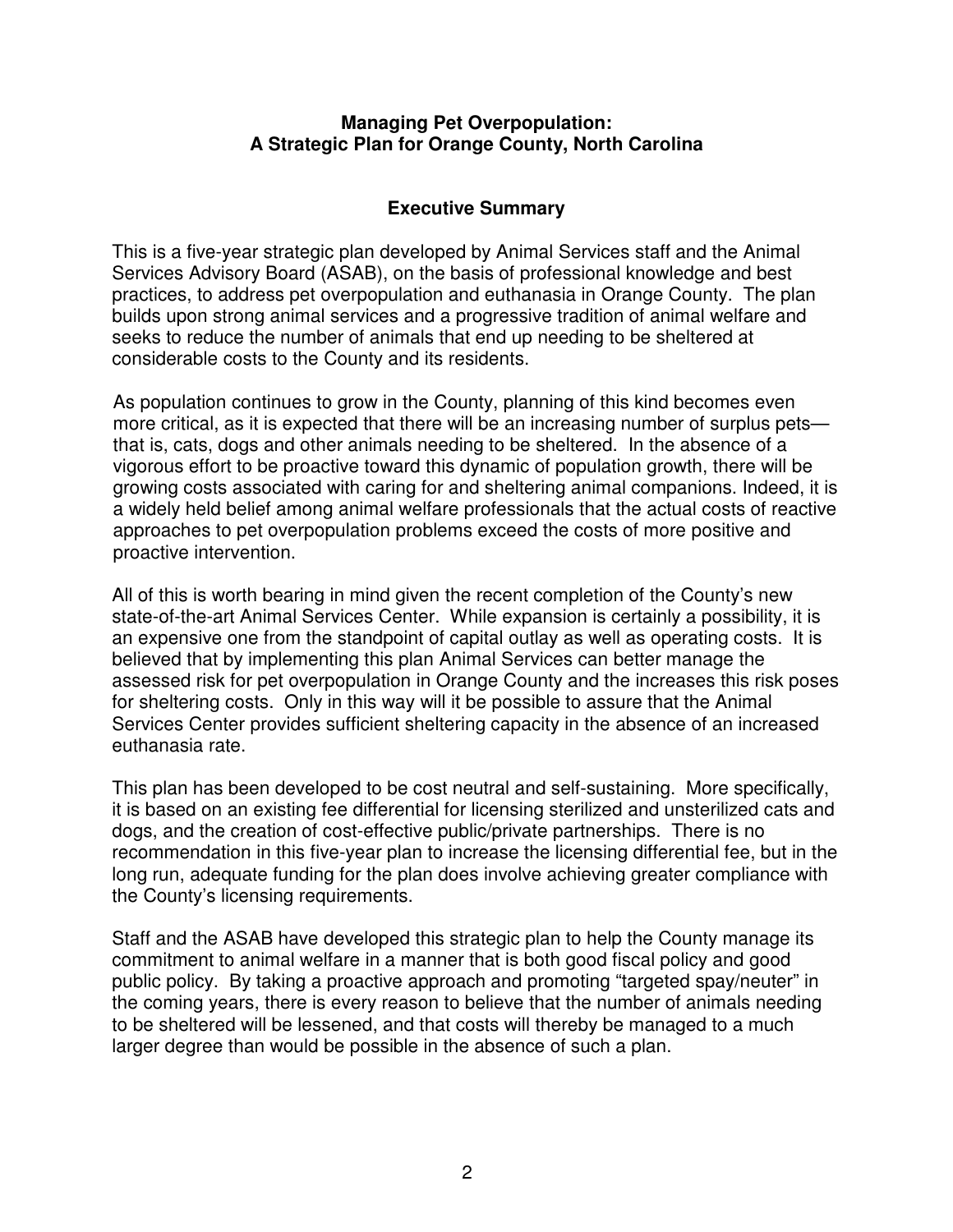## **Table of Contents**

| I. Introduction                                           | $\overline{\mathbf{4}}$ |
|-----------------------------------------------------------|-------------------------|
| II. Overview                                              | 5                       |
| III. Targeted Spay and Neuter                             | $\overline{7}$          |
| IV. The Plan                                              | 8                       |
| V. Working with the Community                             | 12 <sub>2</sub>         |
| <b>VI. Funding the Plan</b>                               | 14                      |
| VII. Implementing and Managing the Plan                   | 17                      |
| <b>VIII. Planning Objectives and Performance Measures</b> | 17                      |
| <b>IX. Conclusion</b>                                     | 18                      |
| <b>Appendix I</b>                                         | 19                      |
| <b>Appendix II</b>                                        | 19                      |
| <b>Appendix III</b>                                       | 20                      |
| <b>Appendix IV</b>                                        | 20                      |
| <b>Appendix V</b>                                         | 21                      |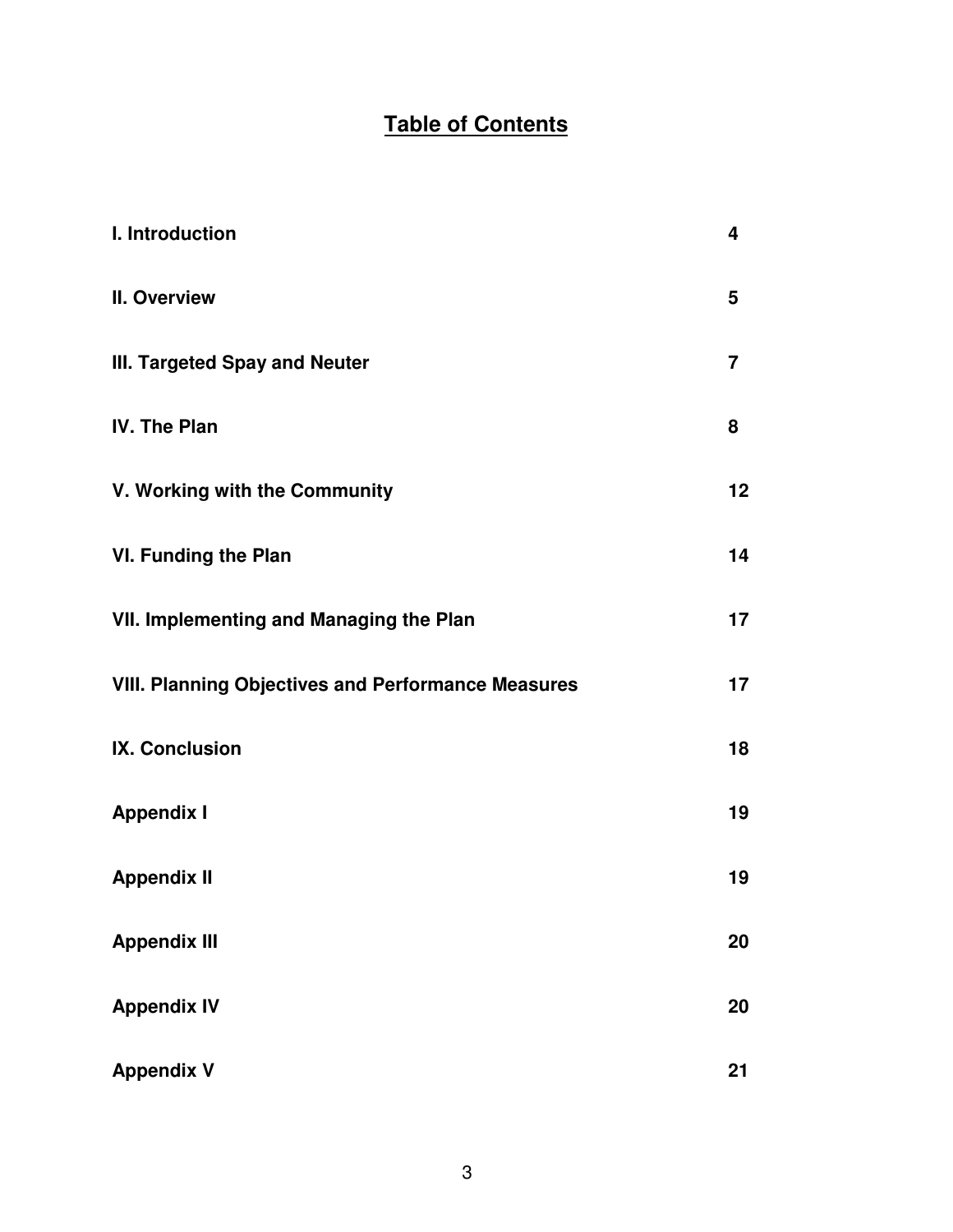#### **I. Introduction**

The issue of pet overpopulation is a problem that many communities face, Orange County being no exception. Pet overpopulation can simply be defined as having more homeless animals than adoptable homes in any given community, leading to the use of euthanasia as a means of population control for animals that are healthy, stable and otherwise adoptable. It is an issue that merits addressing on various levels, from the efficient use of government funds to social and humane interests of a community.

Animal Services staff and the Animal Services Advisory Board (ASAB) recognize that the problem of pet overpopulation is a community problem and must be addressed on a fundamental level by targeting and preventing the root cause, namely the birth of unwanted litters of puppies and kittens. Thus, we have developed the following strategic plan to address the issue of pet overpopulation in our community.

Several factors make Orange County uniquely situated to launch an assertive program to address pet overpopulation and further reduce the euthanasia rate of unwanted and/or homeless pets. These factors include:

• The new Animal Services Center (ASC) on Eubanks Road opened in June of 2009. This state-of-the-art facility has been designed to be a user-friendly public space, with a retail-like front end. It is expected that both the number of animals arriving at the ASC and the number of animals leaving the ASC through adoptions and partner placement agreements will increase.

• Orange County's Community Spay/Neuter Fund was created with monies generated from the increased licensing differential fee approved by the Board of County Commissioners in FY0708. Funding is thus available to support low-cost spay/neuter in Orange County and public outreach about the individual and community benefits of sterilization.

• Orange County has a tradition of progressive animal welfare, as well as strong community expectations about the care of companion animals and the value and importance of taking reasonable measures to abate the use of euthanasia as a means of population control. These expectations are responsible for the design and construction of the new Animal Services Center and apparent in the transition of sheltering services that ended in the creation of Animal Services as a County Department.

Thus Orange County Animal Services (OCAS) is proposing this plan because it is good fiscal policy in the medium and long-term and because it continues the County's commitment to humane animal welfare. Current budget constraints necessitate aggressive long-term cost management.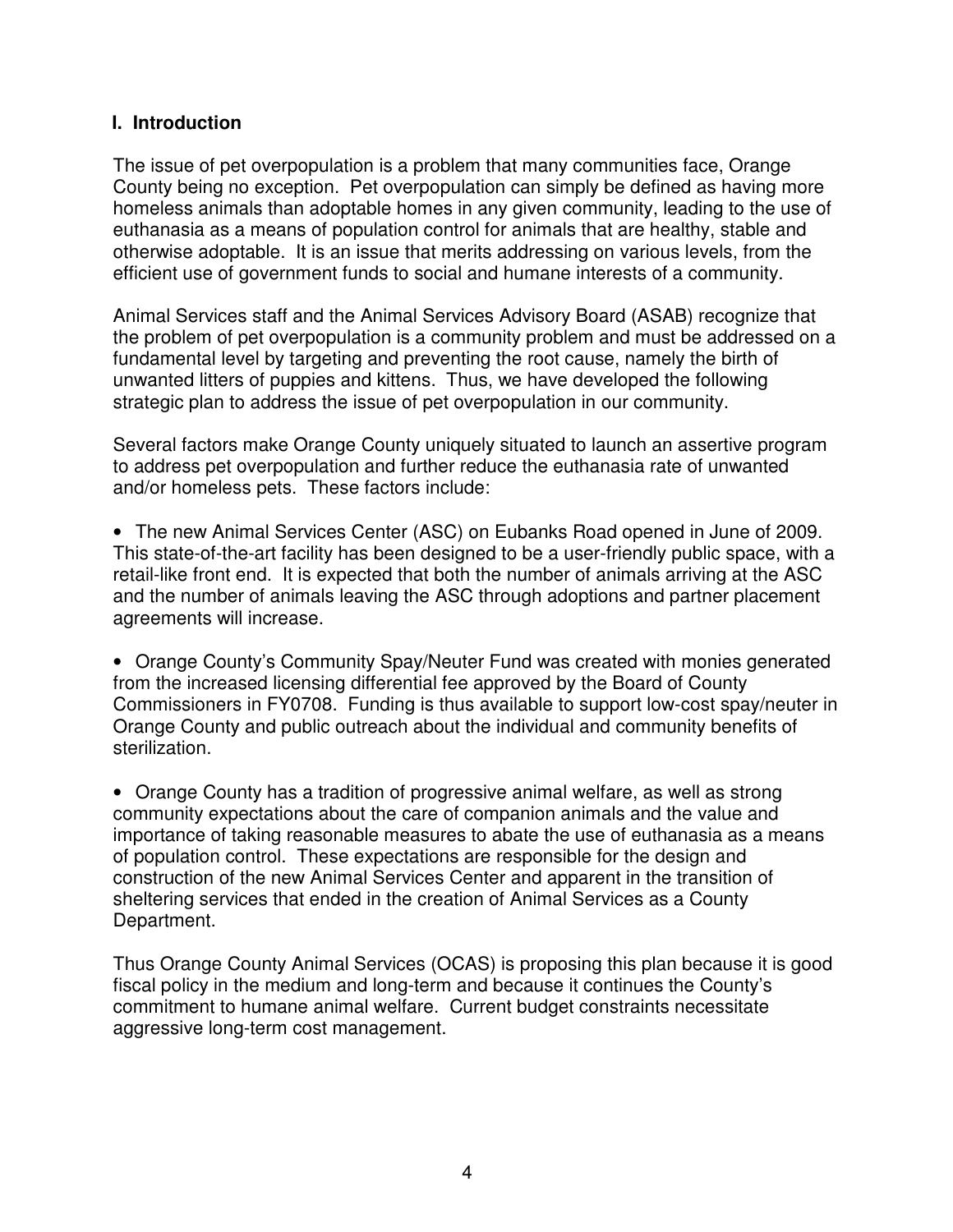#### **II. Overview**

This strategic plan builds upon existing programs and processes and it is expected to make a measurable and sustained impact on Orange County's pet overpopulation problems and their costs. It extends the work currently being done with the County's recently established Community Spay and Neuter Fund on the basis of a survey of practices in other communities and emerging professional perspectives on the problem of pet overpopulation.<sup>1</sup>

The plan emphasizes controlling costs and could also mitigate staffing needs in the long run. The program is self-sustaining in that the primary funding comes from the licensing differential for unsterilized pets in Orange County. This is not only an effective part of budget management now, but in the long run as well.

The primary goals of this program will be to:

- Lower annual animal intake measured as a per capita rate at Orange County's Animal Services Center.
- Control the costs of managing the County's pet population by lowering annual animal intake measured on a per capita basis.
- Generate funding for strong, proactive community spay/neuter via an effective licensing program based upon differential licensing fees.
- Increase the annual rate of targeted sterilization of dogs and cats to 5 per thousand county residents (or approximately 600 per year based on the County's current population) over a period of 5 years.
- Lower the euthanasia rate at the County's Animal Services Center to 35 percent or less in five years. $2$

 In addition, there is now considerable information available from a variety of national professional organizations. In different forms, for instance, practical materials as well as general information are provided by The American Society for the Prevention of Cruelty and The Humane Society for the United States. Our strategic plan as benefited as well from careful consideration of other community or area plans. These included the **Richmond** (Virginia) **SPCA: Spay/Neuter Campaign** (August 2007); **Companion Animal Initiative of Tennessee Strategic Plan 2006-2011** (nd); and City of San Antonio, Animal Care Services Advisory Board, **Animal Care Strategic Plan (Preliminary Report) (**June 2006).

<sup>&</sup>lt;u>.</u> <sup>1</sup> A number of the elements of this proactive and progressive perspective are found in Chapter IV (Programs for Spaying and Neutering) of Handy, Geoff. 2002. Animal Control Management: A Guide for Local Governments. Washington, D.C.: International City/County Management Association. The significant development of this perspective on pet overpopulation along programmatic, policy, technical, and other dimensions is apparent in the presentations and papers delivered at two recent national conferences of note: the **Fix It Forum: National Spay and Neuter Networking and Training Conference**, held in Chicago in October, 2007, and sponsored by PetSmart Charities; and the **Southern Regional Spay/Neuter Leadership Conference,** held in Memphis in September, 2007, organized by Spay USA (a program of North Shore Animal League America) with a variety of national organizations as sponsors.

 $2$  This number is based on the number of animals that are euthanized because they are not considered adoptable. Animals that were euthanized for behavioral or medical reasons, feral cats, and owner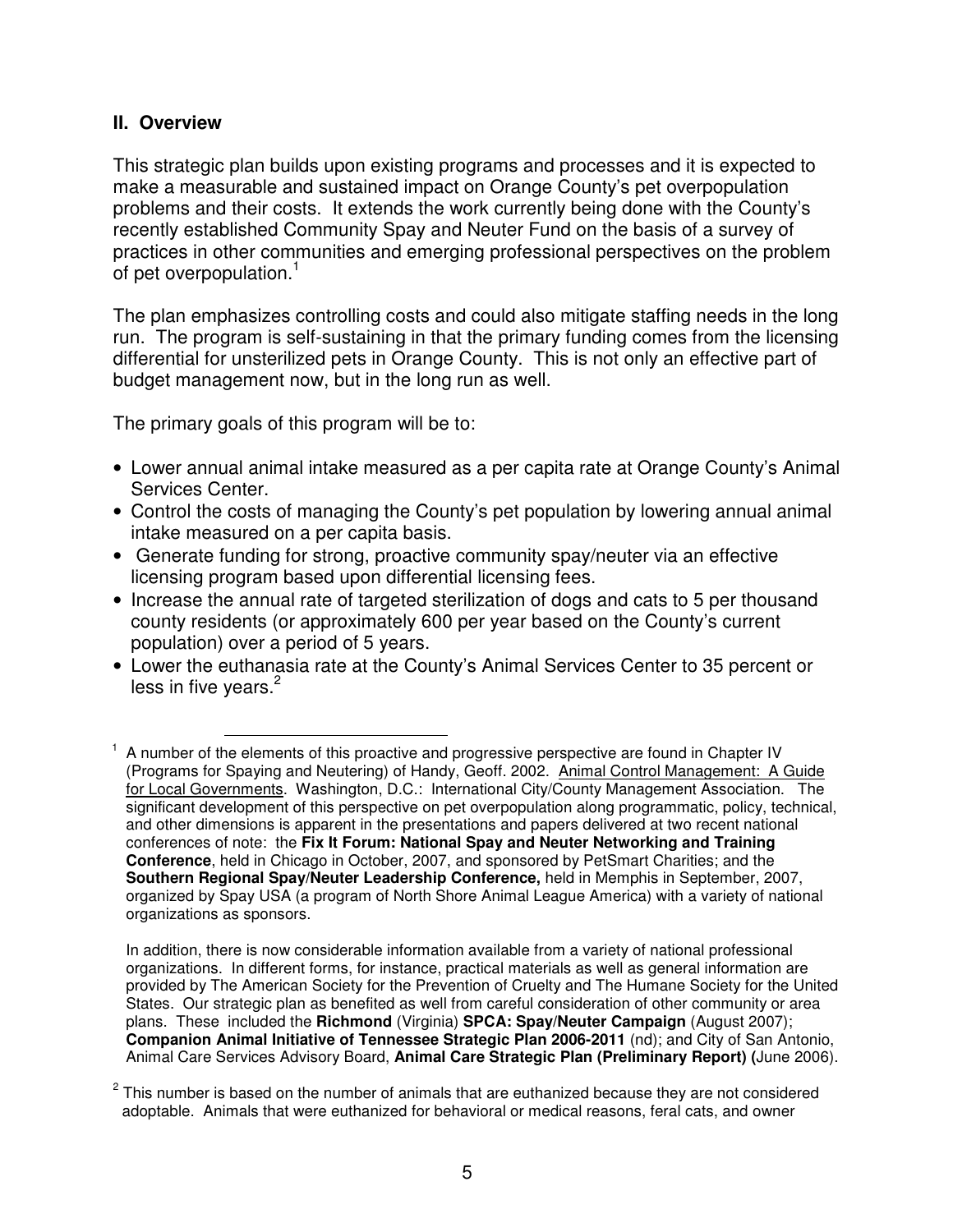• Raise community awareness about spaying and neutering as a critical element of responsible pet ownership

These goals have been developed given our ongoing evaluation of intake and disposition numbers. Achievement of these goals is expected to have several positive corollaries. Among these are providing financial assistance to more low-income residents; improving relations between owners and (sterilized) pets; and reducing the number of roaming animals that may be a nuisance and public health threat.

In 2009, a total of 4089 animals were "dispositioned" by the County's Animal Services Department.<sup>3</sup> As the following table shows, 47 percent of the animals were euthanized, and another 50% were returned to their owners (or custodians) or transferred to approved rescue organizations for their final placements in a new home.

|                  |      |      |                |                | % of Total          |
|------------------|------|------|----------------|----------------|---------------------|
|                  | Dogs | Cats | <b>Others</b>  | <b>Total</b>   | <b>Dispositions</b> |
| Reclaimed        | 420  | 46   | $\overline{4}$ | 470            | 11.49%              |
| Adopted          | 608  | 696  | 44             | 1348           | $32.97\%$           |
| <b>Transfers</b> | 183  | 72   | 72             | 390            | $9.54\%$            |
| Euthanized       | 732  | 1040 | 16             | 1788           | 43.73%              |
| Died             | 22   | 62   | 5              | 89             | 2.18%               |
| Other            |      | 3    | $\theta$       | $\overline{4}$ | $0.10\%$            |
| <b>Totals</b>    | 1966 | 1982 | 141            | 4089           | $100.00\%$          |

#### **Table 1 Total Disposition of Animals for 2009**

Finally, we would underscore that support for this program is justified by fiscal good judgment as well as humane considerations. Our own and other communities bear the costs of pet overpopulation and these costs will only grow with the expected growth of human population in a place like Orange County. Controlling these costs requires a smart investment of public funds to reduce the number of so-called surplus animals that end up needing to be sheltered. Doing so means paying less now rather than more later.

<sup>&</sup>lt;u>.</u> requests were approximately 40 percent of the animals dispositioned in 2009 and 35 percent of the animals dispositioned in 2008.

<sup>3</sup> Dispositioned animals consist of animals who have left the custody and care of Orange County Animal Services. They are different from admitted and sheltered animals. In 2009, Animal Services admitted 4036 animals and sheltered 4262 animals.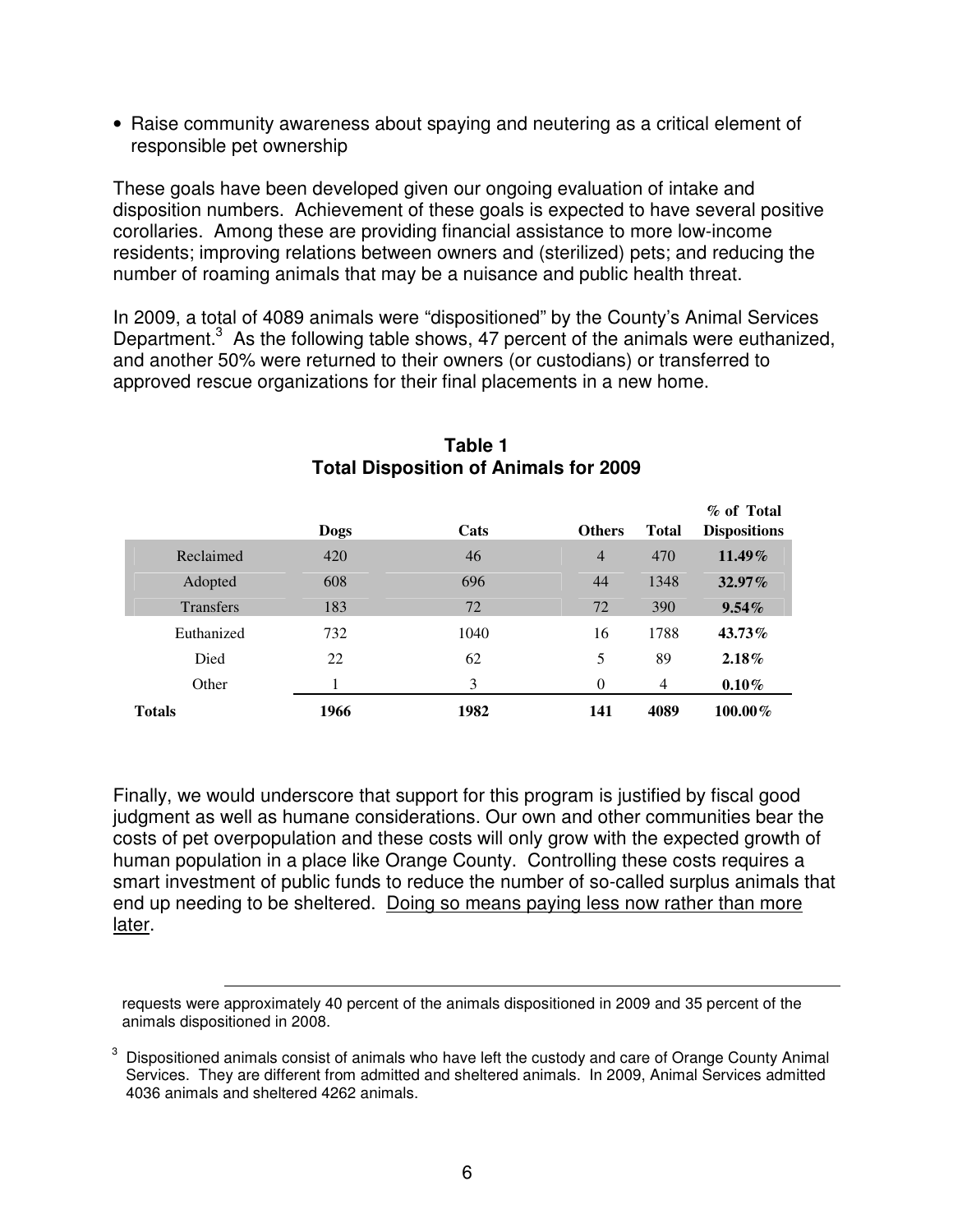## **III. Targeted Spay and Neuter**

Fundamental to this plan is the concept of targeted spay and neuter. $4$  Targeted spay and neuter refers to the sterilization of pets, such as cats and dogs, that would not be sterilized in the absence of a program aimed at those animals. A good illustration are low-cost spay and neuter programs, e.g., The \$20 Fix program offered by Orange County and AnimalKind. Without this program, it is very reasonable to believe that the overwhelming majority of animals spayed and neutered through this program would not be sterilized due to the prohibitive costs of the procedure for lower income households in our community.

Animal welfare experts concerned with pet overpopulation suggest that targeted spay and neuter can and does reduce the number of surplus or unwanted pets in a community or area. The important corollary of this point is that animal shelters in a community will begin to see a decrease in the number of companion animals they take in and care for. As with other animal demographics, this is measured as a per capita rate per thousand residents to control for increases (or decreases) in the number of people and households in a particular place.

The same experts have indicated that the number of animals that need to be sheltered will begin to significantly decline with a targeted spay and neuter rate of between 4 and 6 pet sterilizations per thousand residents. In the case of Orange County, this would mean that these sterilizations would need to number 570 (the midpoint between 480 and 720). This target number of spays and neuter may well need to change as a result of growth in human population in Orange County, but it provides a measurable objective toward which to work on the basis of the strategic plan set out in subsequent sections of this document. Based on the current cost per surgery, it is estimated that 600 sterilizations will cost \$45,000 annually.

The concept of targeted spay and neuter can be put into perspective by reviewing the impact of pet reproduction on animal intake at Orange County's Animal Services Center. This data is organized into two tables presented as Appendix I (Litter Animals Relative to Total Intakes 2007, 2008 and 2009) and Appendix II (Animal Litter Intakes 2007, 2008 & 2009).

In 2009, 372 litters of kittens and puppies were admitted and they accounted for 1334 individual animals. In turn, these animals accounted for 33 percent (1334 of 4036) of the total number of companion animals admitted (or received) by Animal Services. This is a characteristic annual pattern. For the calendar years 2007, 2008 and 2009, for instance, an average of 391 litters of kittens and puppies accounted for an average of

<sup>&</sup>lt;u>.</u> 4 Peter Marsh is among the most respected proponents of this concept. A good example of his overall approach and specific conceptualization of targeted spay and neuter is available in Marsh, P. 2009. Using Evidence-Based Programs to Eradicate Shelter Overpopulation: A Program-By-Program Handbook. Concord, New Hampshire: Town and Country Reprographics.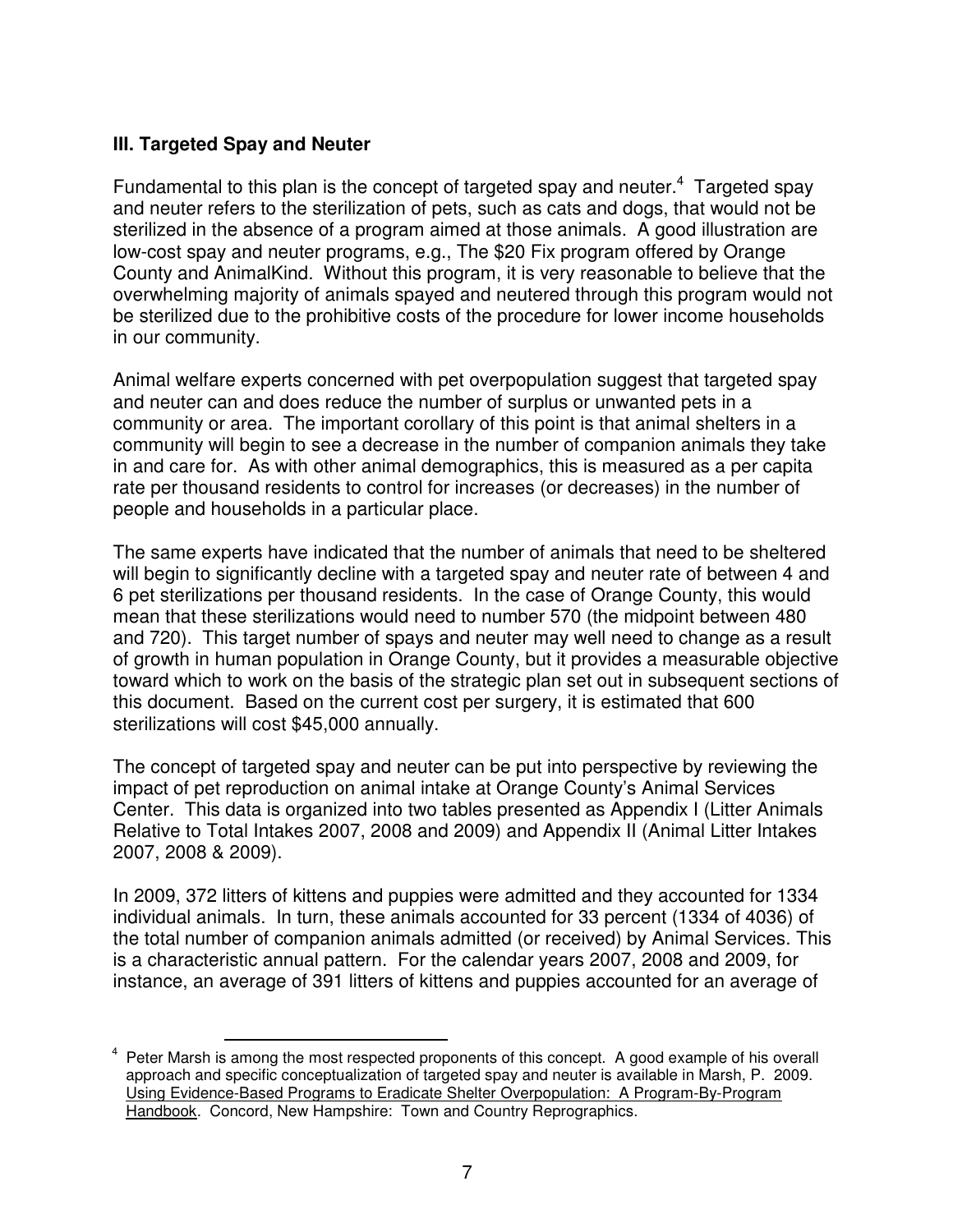1428 animals, which in turn amounted to an average 33 percent (1428 of 4271) of total intake.

In Orange County, definite and distinctive seasonal variations in animal intake are associated with this kind of uncontrolled reproduction. As Appendix III and IV show, the number of animals admitted to the County's shelter are highest from May through October, the months in which litters are born and become juvenile animals in need of a home. Operating resources are most taxed in the summer months by a steady influx of animals that on any given day may number as many as 17. $5$ 

These very sizable numbers are also the reason why it is believed that proactive programs organized around the goal of targeted spay and neuter are good fiscal policy for local governments. Controlling the costs of animal care and control depends upon the effective management of the companion animal population, and specifically, in the reduction of the number of surplus or unwanted animal companions. These costs can only be expected to increase given the growth of Orange County and the Triangle in the absence of an aggressive and proactive approach to pet overpopulation.

It deserves to be said, finally, that this takes seriously the view that communities are themselves responsible for preventing pet overpopulation. Closely aligned to this view is the belief that adoptions and other forms of animal placement can not themselves resolve the problem of pet overpopulation that ultimately manifests itself in the euthanasia of adoptable animals at our own shelter and others. Instead, minimizing and ultimately eliminating the use of euthanasia as a means of population control requires that we reduce the rate of pet reproduction via various programs of targeted spaying and neutering before such unwanted litters exist.

## **IV. The Plan**

The strategic plan is based upon several components that are described in greater detail in this section. First is the continuation of and increase in current placements through adoptions, partnerships with placement partners and recoveries by owners or custodians. In addition, the plan aims to perform targeted spay and neuter, designed to assist pet owners who would not have their pets altered in the absence of program assistance. The third component of the plan consists of legislative changes that will need to be in place in order for some spay/neuter partnerships and initiatives to form.

The staging of specific components of this strategic plan is captured by the following timetable. As we discuss further in a later section, the effective management of pet

<sup>&</sup>lt;u>.</u> <sup>5</sup> The timing of efforts to intervene via targeted spaying and neutering becomes important in the light of this pronounced pattern. It may well be that concentrated as well as aggressive outreach and early intervention should be organized prior to the prime period of reproduction to the greatest extent possible. An illustrative program is "Beat the Heat," which promotes the sterilization of cats prior to the initial estrus of female cats in the late winter and early spring.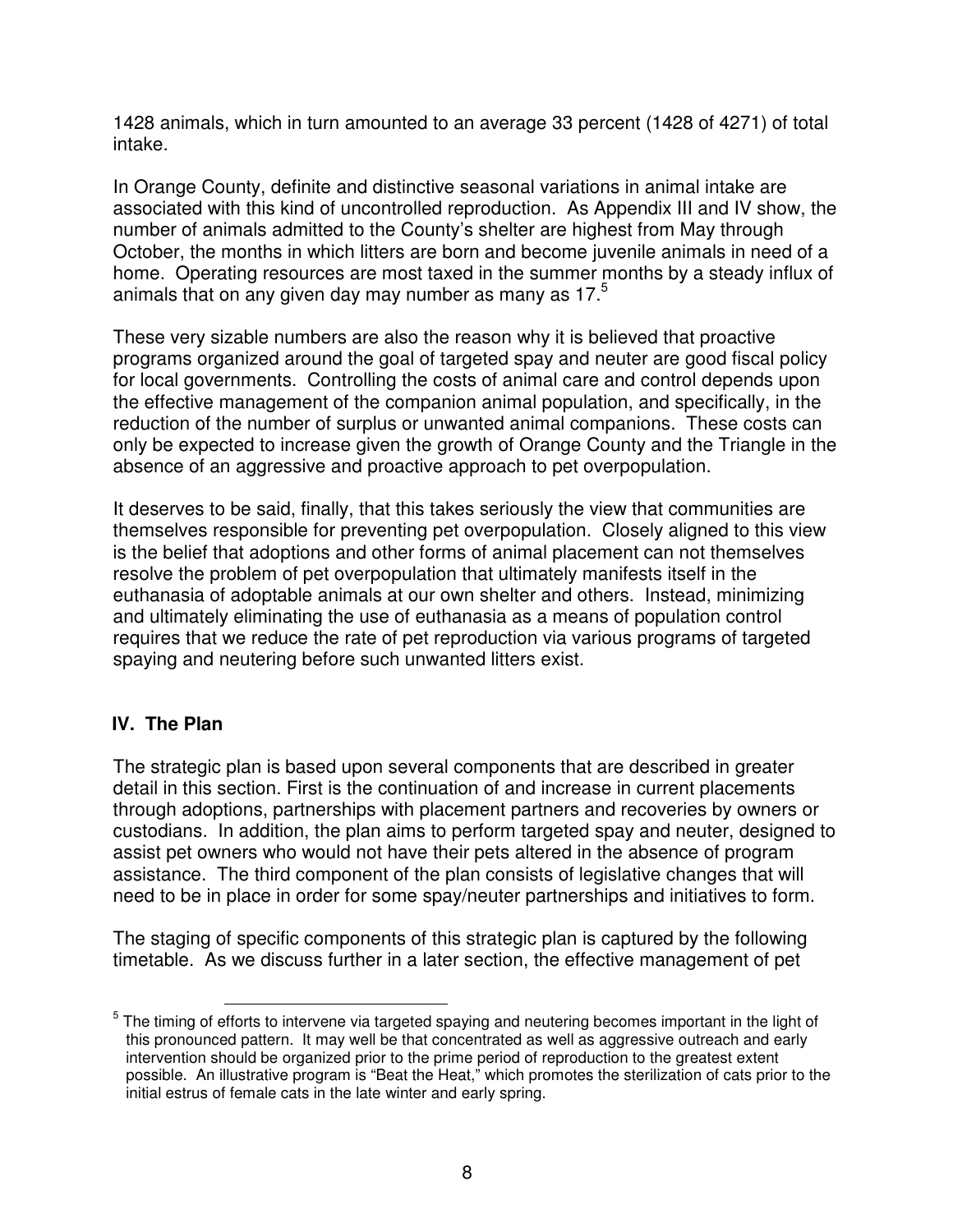overpopulation in Orange County depends upon carefully conceptualized and reasonable staging of components over time.

|                   | 2010                              | 2011                                     | 2012                        | 2013                             | 2014                                    |  |  |
|-------------------|-----------------------------------|------------------------------------------|-----------------------------|----------------------------------|-----------------------------------------|--|--|
|                   |                                   |                                          |                             | Reclaim legislation              |                                         |  |  |
| Legislation       |                                   |                                          | Review                      | Feral cat legislation            |                                         |  |  |
| Spay/Neuter       |                                   | <b>Litter Patrol</b>                     |                             | Feral cat<br>nonprofit<br>review | Partner with<br>Feral cat<br>nonprofits |  |  |
|                   | \$20 Fix                          |                                          |                             |                                  |                                         |  |  |
| <b>Placements</b> | Placement<br>Partner<br>Agreement | Continue working with Placement Partners |                             |                                  |                                         |  |  |
| Licensing         | Program<br>Review                 | Program<br>Changes                       | <b>Increased Compliance</b> |                                  |                                         |  |  |

**Table 2 Strategic Staging Timetable** 

- A. Increasing Animal Placements- Orange County Animal Services currently places animals through direct adoptions to members of the general public; transfers to placement partners (or rescues) for final placement; and animal recovery by owners or custodians. This plan aims to increase these placement numbers over the next 5 years in a manner that ensures to the greatest extent possible that animals are spayed or neutered before they enter our community.
	- a. Adoption and Pre-Adoption Sterilization

Maintain and enhance a high rate of adoption and continue to sterilize animals prior to adoption to ensure they don't contribute to pet overpopulation. The County's new state-of-the-art Animal Services Center should enhance the adoption process (especially when economic recovery begins) and performing inhouse spays and neuters of adoptable animals is expected to be stable and costeffective.

b. Placement Partnerships

Continue placing pets with approved rescue organizations on the basis of a more formal program that facilitates and governs these transfers. In addition to finalizing the guidelines and agreement that are under development, it is critical to organize effective outreach directed at placement partners that helps build strong partnerships. This may eventually include the release of adoptable, screened animals to organizations in geographic areas where there is an unmet demand for certain adoptable animals.

c. Recovery

Increase the number of dogs and cats reclaimed from the ASC. In 2009 the reclamation rate for the shelter for total intake was 20 percent overall with a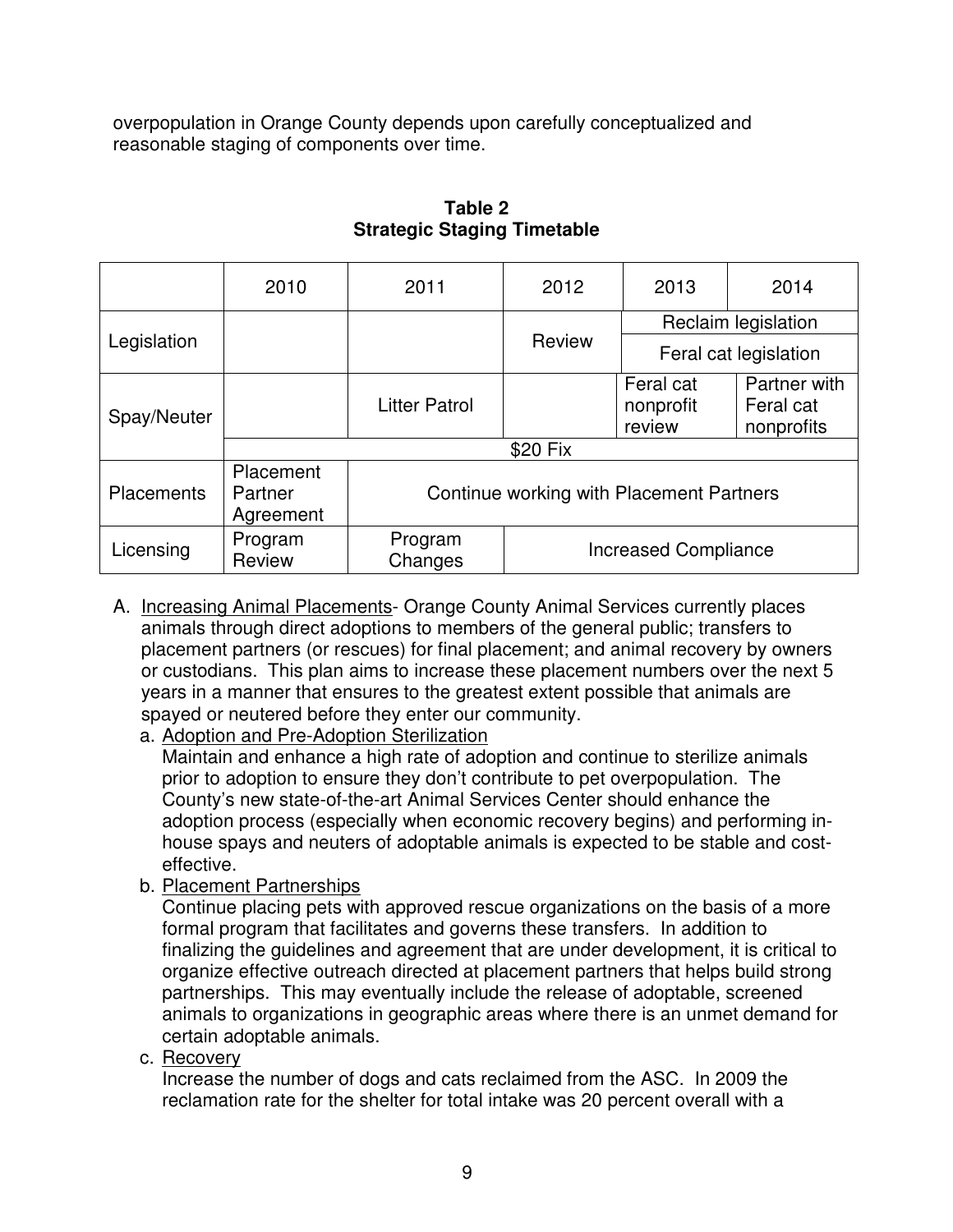significant difference in reclaim rates for dogs and cats. $6$  Through ongoing public outreach by electronic, as well as more traditional means, there will be an effort to increase the number and percentage of lost animals that are recovered by an owner or custodian.

These components of the strategic plan should positively affect the number of animals that are placed after they are sheltered at the County's Animal Services Center. By contrast, the following components are focused on reducing the number of animals that must be sheltered and the number of surplus animals in our community.

- B. Reducing Animal Intakes- An effective, targeted spay/neuter program is crucial in reducing the number of surplus pets in a community over time. As previously indicated, these are animals that would not be spayed or neutered without specific interventions aimed at that objective. This plan will include the following programs to reduce the number of surplus animals in the county and thereby the number of animals that Animal Services must be shelter each year.
	- a. The \$20 Fix and I-Care

The \$20 Fix and I-Care are programs that target low-income households and offer qualifying applicants assistance in spaying and neutering their pets for a reduced fee- or even no fee. Programs such as this have reduced the numbers of animals coming into shelters in jurisdictions across the country. The I-Care program is a program of the state of North Carolina that offers some reimbursement to local governments for the costs of spays and neuters of pets from qualifying households. Orange County's \$20 Fix agreement also involves the Department of Social Services (DSS), which offers a no-cost spay or neuter for pets of qualifying clients in certain Orange County DSS programs. More than 200 cats and dogs were spayed or neutered in calendar year 2009 through the County's \$20 Fix program.

b. Litter Patrol

Litter patrol is a program intended to address owners who repeatedly breed and/or surrender litters to the County. By providing these individuals with a voucher for a low-cost or discounted spay and/or neuter, this program can helped curb the numbers of incoming litters and animals in Orange County as well as elsewhere. As previously noted, each year OCAS receives hundreds of puppies and kittens, which contributes to the costs of animal care and control in our County.<sup>7</sup> Critical to the successful operation of such a program will be the development of appropriate income guidelines for households that do not qualify for the \$20 Fix or I-Care. The program's management would involve select

<sup>&</sup>lt;u>.</u> 6 The recovery rate for dogs and cats is very dissimilar, reflecting their still very different status in our culture and communities. In 2009, only 4 percent of cats were recovered by contrast with 36 percent of dogs. Our calculation of these rates of recovery excludes owner surrendered animals.

<sup>7</sup> Orange County Animal Services spent an estimated \$241,401 to shelter litters of puppies and kittens in 2007. This figure does not include any administrative costs or animal control costs associated with transporting litters.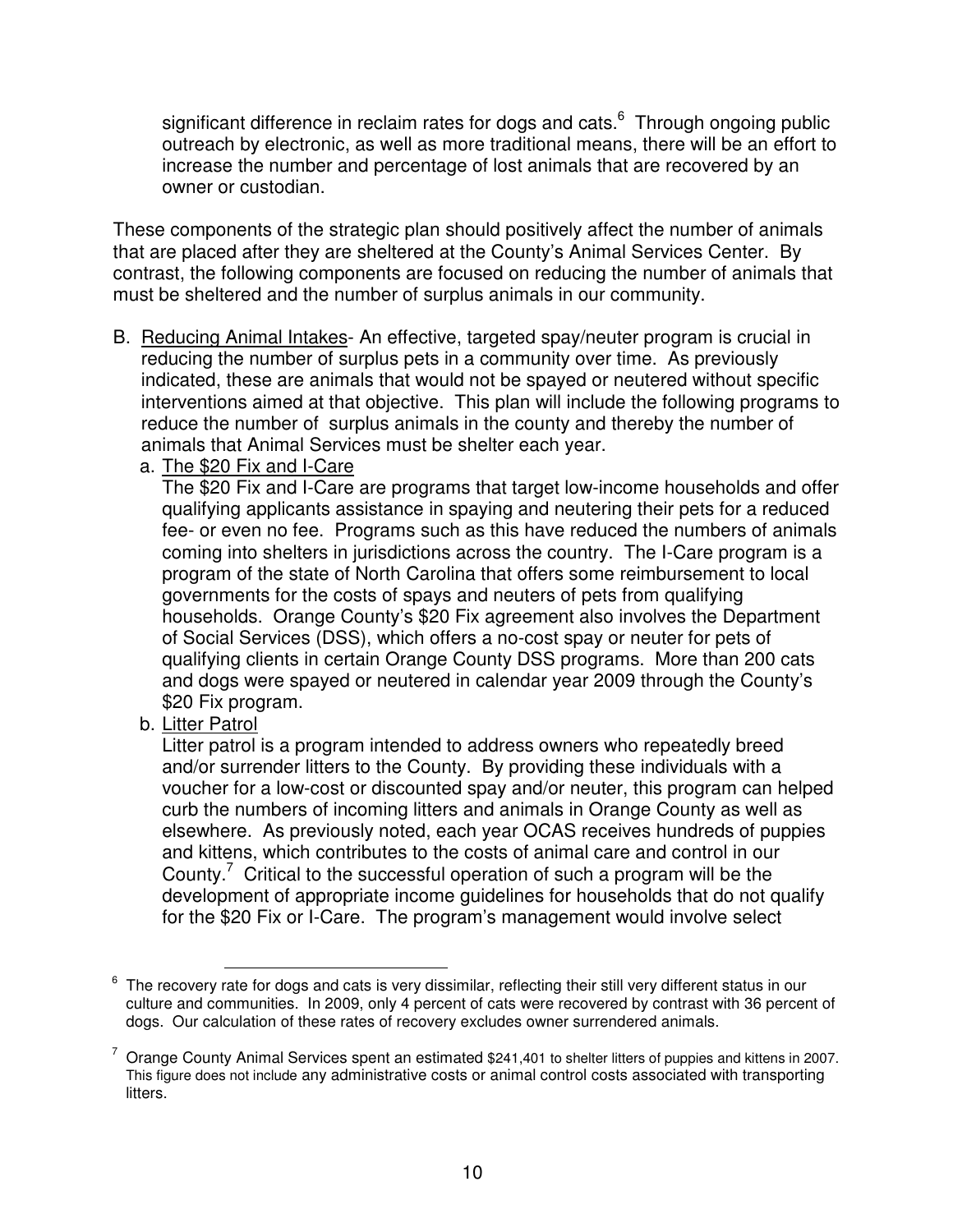Animal Services staff who would be responsible for offering vouchers to such owners in accordance with the approved guidelines.

c. Feral Cats

In 2009, 30 percent of all cats (n=273) euthanized were feral— that is, cats without the kind of socialization that makes them associate and bond with humans. The number of feral cats in our community and their euthanasia has increasingly become a concern in the field of animal welfare and in regard to targeted spay and neuter. Yet feral cats present especially challenging issues for public policy and an informed and rational approach will require considerable effort and attention. Nevertheless, it is agreed that the following are reasonable components of this strategic plan:

- i. Consider public/private partnerships with nonprofit feral cat rescue groups that have programs such as Trap Neuter Release (TNR) in place.<sup>8</sup> This may include establishing pilot programs or providing some kind of general support and consideration.
- ii. Make appropriate ordinance amendments for the keeping of feral cats and/or the management of colonies of feral cats and as would be needed for the creation of public/private partnerships.
- C. Legislation- Legislative changes will be required in order to begin or implement certain activities known to promote the targeted spaying and neutering of animal companions. As staff and citizen advisors keenly recognize, long-term planning, preparation, and implementation are needed to amend the County's animal ordinances.
	- a. Reclaimed Animals impounded multiple times

Currently there is no requirement for ensuring that intact animals that are reclaimed from OCAS by an owner or custodian will be sterilized. Yet it is generally recognized that roaming intact animals contribute to pet overpopulation (as well as nuisance) problems, and communities increasingly find that the recovery of intact animals is an opportunity to address pet overpopulation and its costs. Thus it is appropriate to consider various options in regard to the recovery of an intact animal that was previously impounded. One recommended possibility would be to waive reclaim fees for a second recovery of the animal is spayed or neutered, but make sterilization mandatory for an animal impounded a third time. Alternately, the reclaim fee could be waived for the first recovery if the animal is spayed or neutered with sterilization becoming mandatory if the animal is impounded a second time.

b. Feral Cats

The keeping of feral cats and feral cat colonies, on the basis of their sterilization, is expected to require amendments to the County's Animal Ordinance. Examples include whether feral cats need to be licensed and whether keepers of feral cats are required to comply with the County's kennel permit requirements. With respect to rabies, there needs to be an agreed upon solution for identifying

Eural cats can be sterilized free of charge at the School of Veterinary Medicine at North Carolina State<br><sup>8</sup> Feral cats can be sterilized free of charge at the School of Veterinary Medicine at North Carolina State University in Raleigh. However, they need to be trapped and transported, and there are important issues about how they are kept if they are returned to colonies in a community.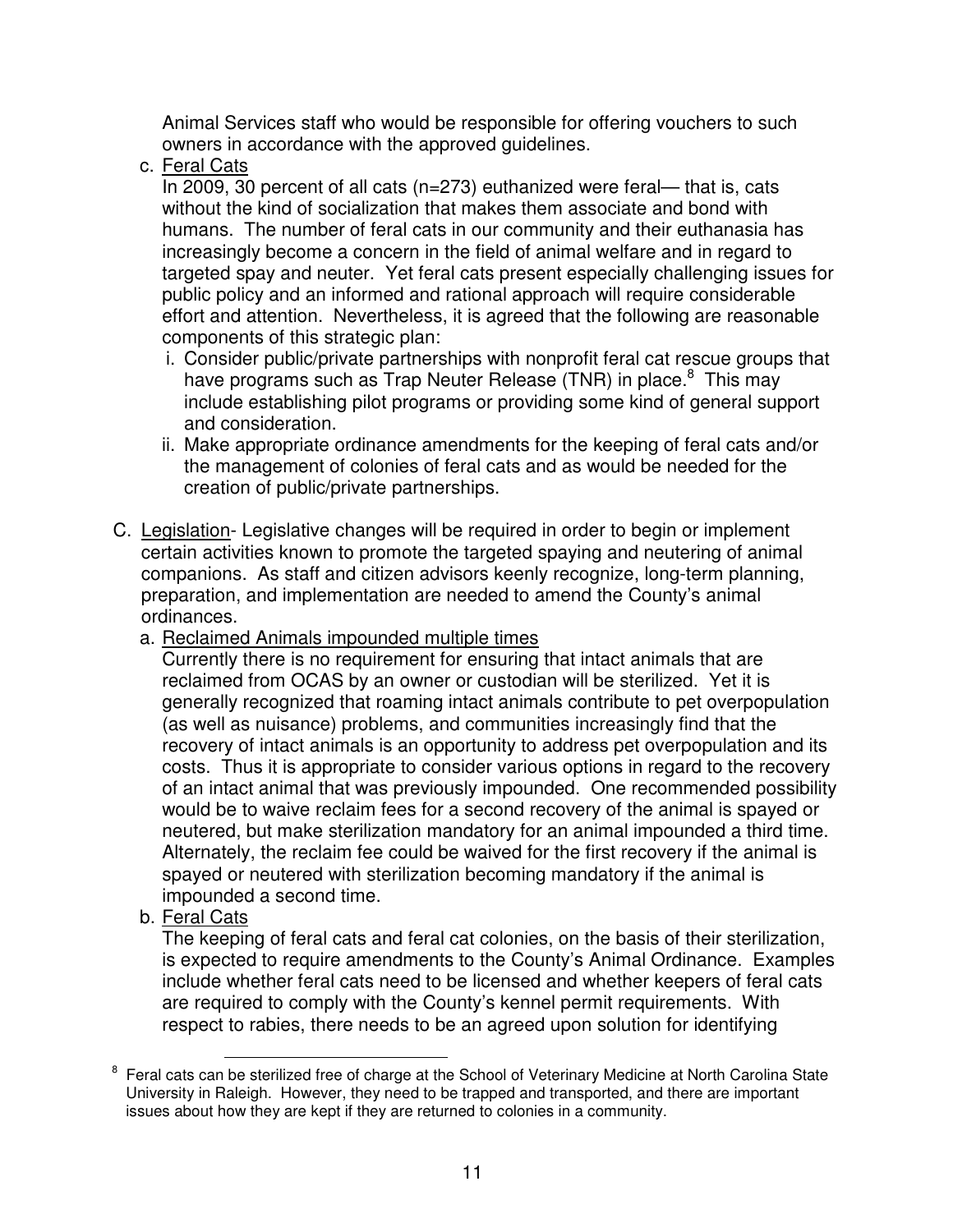vaccinated feral cats and ensuring they receive subsequent rabies vaccinations throughout their life.

Many of the facets of this plan, as described above, will require quality outreach and public relations approaches. In addition, any legislative changes or considerations will require outreach on a wide scale to ensure that the community is informed and invited to be a part of the process well in advance. This outreach may include disseminating information in a variety of ways, including the internet, inserts in tax bills; attachments to licensing postcards sent out by OCAS, posters to be distributed in key locations, radio announcements, door hangers for distribution in targeted neighborhoods, and media releases.

It is for this reason that marketing and outreach are significant aspects of this strategic plan for addressing the problem of pet overpopulation in Orange County. Public relations initiatives and endeavors are considered integral to the plan and they are budgeted as a separate line item in the annual budget for the County's Community Spay/Neuter Fund.

## **V. Working with the Community**

Addressing the problem of pet overpopulation requires the active support of the community and the effective collaboration of Animal Services with community groups and members. Partnerships and volunteering are two of the most critical ways of working with the community to reduce the number of animals admitted to the ASC and to work toward a reduction in the number of animals that are euthanized.

## **Partnerships**

Partnerships with other organizations are very important in furthering the objectives of this strategic plan. Our current agreement with AnimalKind for the operation of a \$20 Fix Program in Orange County is an excellent example of how such partnerships can enable Animal Services to do more than is possible for it to do on its own.

Several significant examples of such partnerships deserve to be mentioned in this context. These are:

- Expanded placement partnerships, managed and expanded to sustain current levels and oriented toward the movement of adoptable animals to other regions of the U.S. Whereas this is conceived as an extension of existing placement partnerships, it will require one or more partners to provide transportation and one or more partners to receive and adopt animals.
- Feral cat programs that will need to be organized and sponsored by partners. In these situations, Animal Services would work on the basis of existing legal parameters and certain shared guidelines.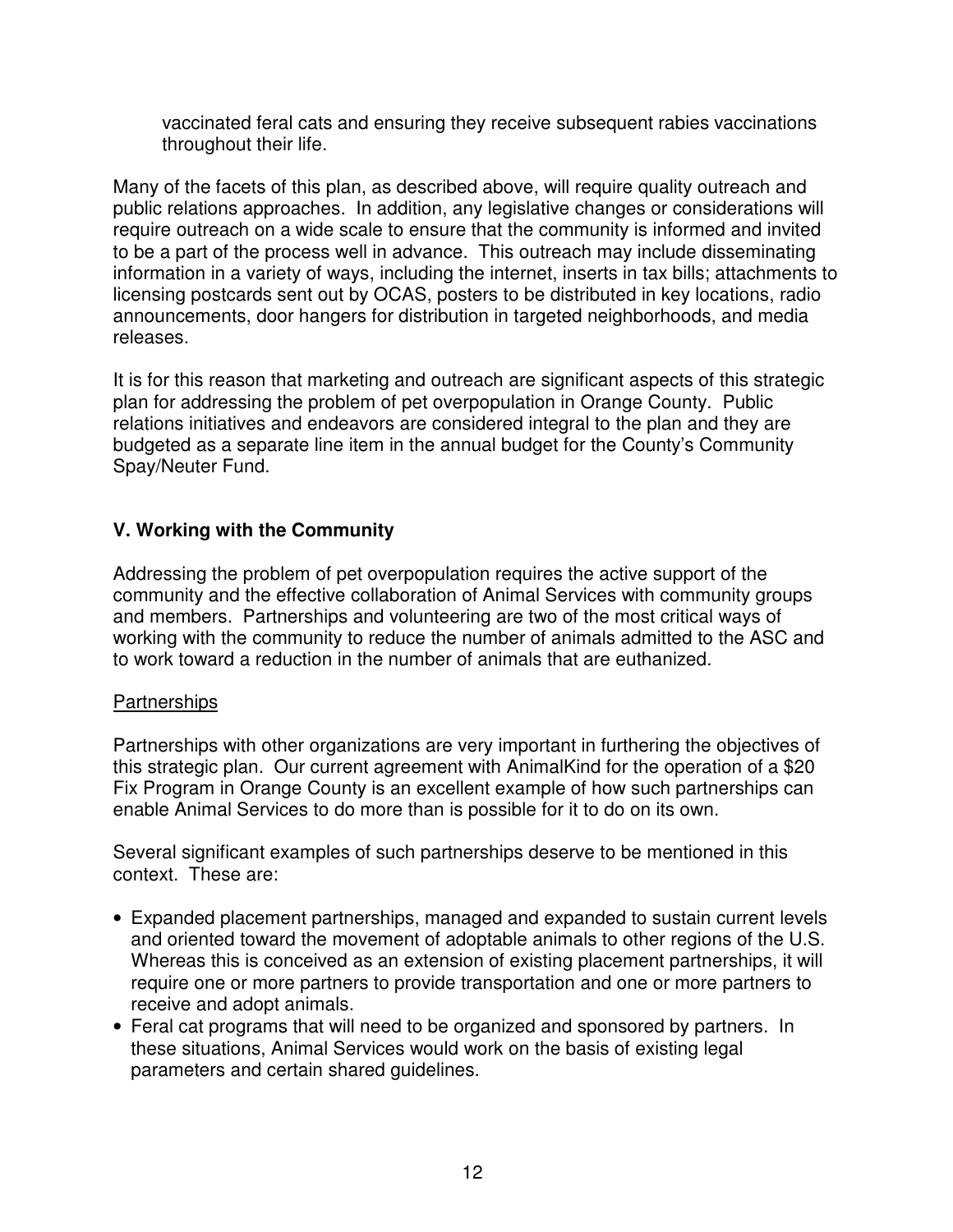- Counseling and resources for pet owners who are considering whether to surrender their pet to Orange County's Animal Services Center. Whether there is a need to modify an undesirable behavior or obtain discounted food in lean economic times, given its resources and other responsibilities, Animal Services may support and facilitate such activities but it is not capable of providing them.
- Education programs oriented toward spaying and neutering as an integral element of safe and responsible pet ownership in our own and other communities. However, these programs will only be available if another organization takes the initiative to provide them, ideally in partnership with the County's Animal Services Department.

Beginning in 2009, the Animal Services Advisory Board set itself the objective of meeting with current and potential partners. This is an important ongoing endeavor not only in regard to the specific kinds of partnerships mentioned above but any partnerships that relates to a program element of this strategic plan.

#### **Veterinarians**

In order for the strategic spay/neuter plan to have the greatest overall impact, it must include forming partnerships and bridging communication with local veterinarians. This does not mean that veterinarians will necessarily perform surgeries to further the plan's objectives. Rather it may mean that they will understand the plan and hopefully work with their existing and new clients to promote awareness and stress the importance of spay/neuter at an early age. A few examples of how veterinarians can help increase such awareness and thus increase the effectiveness of a spay/neuter plan include:

- Promoting earlier spay/neuter for clients. Many veterinarians recommend pets be spayed and neutered at or after 6 months of age, and recommending a younger age of 4 months can make a difference in preventing unwanted early litters from juvenile mothers.
- Recommending pediatric spay/neuter when appropriate. $9$
- Being knowledgeable of low-cost spay/neuter options and recommending them when appropriate.

## Volunteer Program

Our volunteer program is an excellent way for members of community to involve themselves in the County's Animal Services endeavor. With respect to efforts to promote spay and neuter within Orange County, volunteers have already played a

<sup>9&</sup>lt;br>The American Veterinary Medical Association (AVMA) has a positive policy on the pediatric spay/neuter of dogs and cats (http://www.avma.org/issues/policy/animal\_welfare/spay\_neuter.asp). Specifically, it "supports the concept of pediatric spay/neuter in dogs and cats in an effort to reduce the number of unwanted animals of these species. Just as for other veterinary medical and surgical procedures, veterinarians should use their best medical judgment in deciding at what age spay/neuter should be performed on individual animals."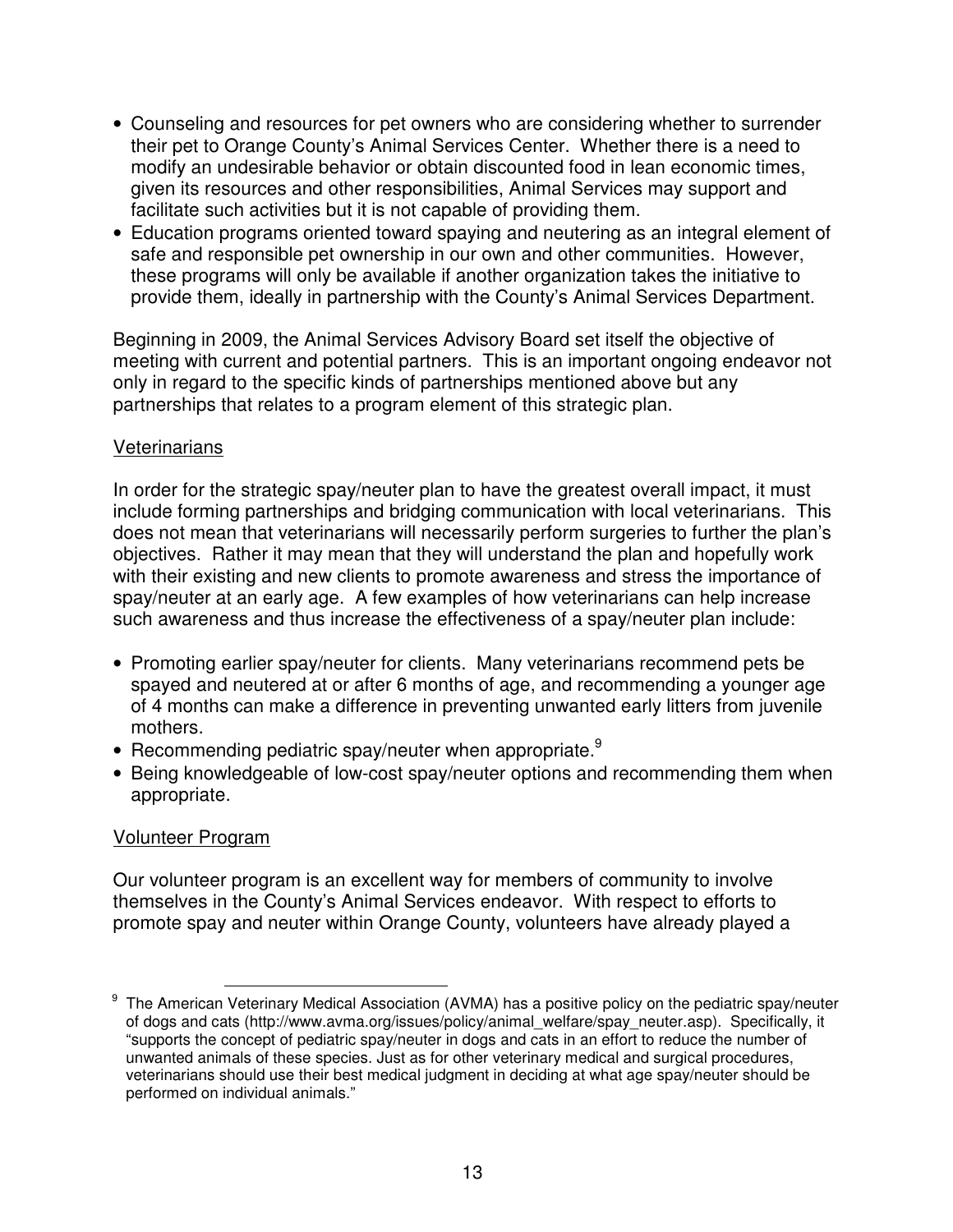significant role, and one that is changing as part of the development of this strategic plan.

New formalized opportunities are being created for volunteers with an interest in working in the area of community spay and neuter. Their work may involve counseling interested members of the community to matching residents with low-cost sterilization services to assisting with transportation on the day of surgery and the like. As with other parts of the volunteer program, these require appropriate training, some of which is general in nature, and some of which is specific to spay and neuter related responsibilities.

These opportunities are in addition to more established forms of outreach which have promoted spay and neuter as component parts of responsible pet ownership. An outstanding example has been the outreach work that staff and volunteers routinely do at the County's low-cost rabies vaccination clinics. Further outreach with a spay/neuter focus is a distinct possibility as this strategic plan is implemented.

As with other resources, volunteer time and commitment is fixed, and their activities must be managed in a commensurate manner. This point deserves special emphasis given that we are already seeking to redefine volunteer opportunities to provide more adoption counseling (and the like) given the opening of the County's new Animal Services Center.

As with program planning, it is critical that the activities pursued under this strategic plan not exceed available human and material resources. By establishing formalized and effective partnerships, it may be possible to pursue otherwise prohibitive activities that are critical to reducing animal intake and euthanasia. Precedents for such partnerships exist in the form of our current agreement with AnimalKind and the emergent standard agreement with various placement partners.

## **VI. Funding the Plan**

## A. Background

Funds to support programs initiated and managed through this strategic plan will primarily come from Orange County's Community Spay/Neuter Fund. This fund receives \$20 for each registration of a dog or cat that is intact and capable of reproducing (and thus contributing to the problem of pet overpopulation). The fund was created as part of the FY0708 budget process which increased the licensing fee (or tax rate) for intact dogs and cats from \$10 to \$30.

Each fiscal year since the County's Community Spay/Neuter Fund was created, more than \$25,000 has been gathered as a result of the \$20 increase in the licensing fee for animals with reproductive capacity. As can be seen from Appendix V, these are the funds that have been used to address pet overpopulation in our community by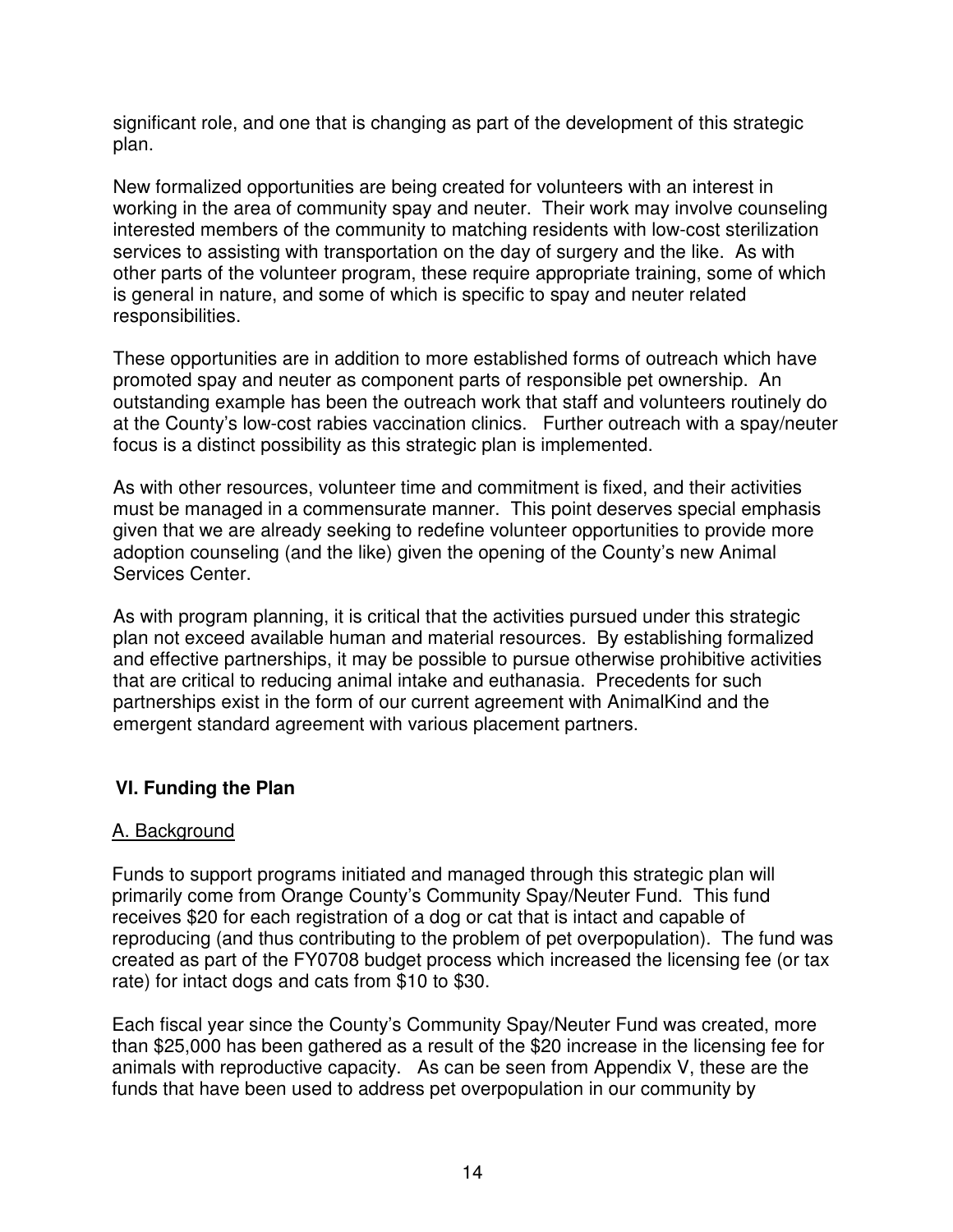organizing special events in conjunction with an annual Spay (and Neuter) Day, as well as the creation of a partnership with AnimalKind to offer The \$20 Fix program in Orange County.

An important component of staff work in the first few years of this plan will be to develop a more refined budget for the strategic plan as it unfolds over the next five years (and beyond). Preliminary discussion with Budget staff has identified long term budgeting as an important part of not only this plan but the County's Community Spay/Neuter Program. Accordingly, staff will be involved in developing a longer term as well as annual budget as the program commences and evolves.

#### B. Pet Registration Compliance

There is good reason to believe that annual income to the Community Spay/Neuter Funds can be grown by increasing the rate of cat and dog registration. What is needed is an effective program for more effective follow-up on licensing notices and renewals based upon available human and technological resources.<sup>10</sup>

In any of the last several years, between 21,000 and 22,000 pet dogs and cats have been registered with the County. This number is only about half of the pets that should be registered given the number of registration notices issued by Animal Services. In 2009, for instance, Animal Service issued 42,594 registration notices based upon available information about dogs and cats in the County.<sup>11</sup>

Also, it should be stressed that the number of registration notices is itself less than the number of cats and dogs estimated to be in Orange County. Using an established formula developed by the American Veterinary Medical Association (AVMA), and human population data, we can estimate that the total number of dogs and cats for Orange County in 2010—72,630 (34,128 dogs and 38,502 cats).<sup>12</sup> The difference between the estimate and the number of registration notices issued suggests that there

<sup>&</sup>lt;u>.</u>  $10$  Staff is already considering a more systematic follow-up to non-renewals of expiring cat and dog registrations or the failure to register given a recent rabies vaccinations for a new animal. Our orientation is toward an economical as well as efficient follow-up process, one done by mail rather than in person. Nevertheless, the specific process and procedures for increasing the rate of compliance still need to be formalized and implemented.

<sup>&</sup>lt;sup>11</sup> The number of registration forms sent out by Animal Services is as high as it is because North Carolina state law requires veterinarians to provide rabies vaccination information to the local animal control authority.

 $12$  Using these formulas, the AVMA now makes a U.S. Pet Ownership Calculator available on line (http://www.avma.org/reference/marketstats/ownership\_calculator.asp). The 2010 human population figure for Orange County used in our calculation is 134,770, which is taken from the **Linear Population Projections based on 1980-2000 Census,** prepared by and available from Orange County's Planning Department. The estimate may overstate the number of cats and dogs in the County because the underlying formula does not adjust for college students and the figure we have used for human population includes college students if they are living at school.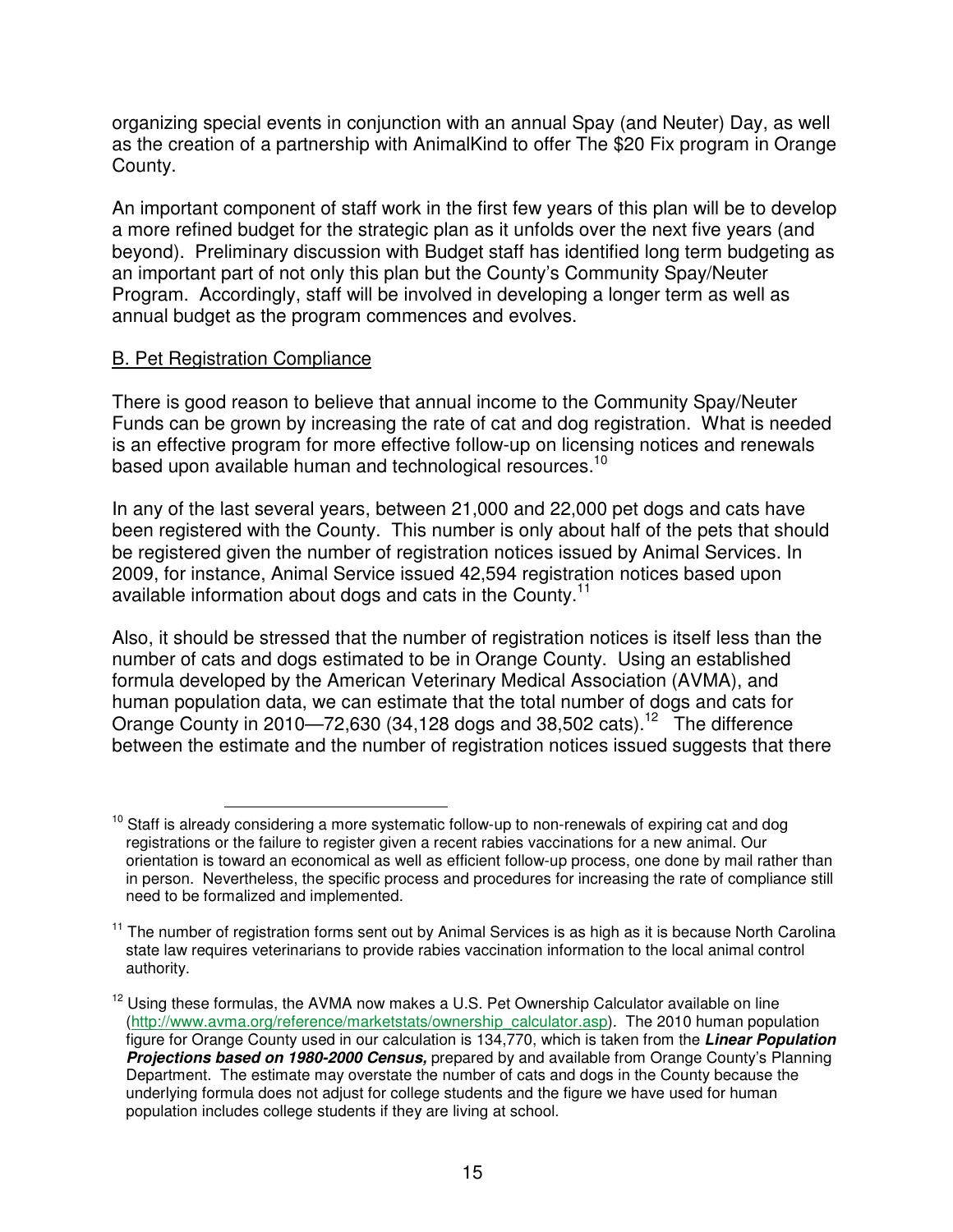continue to be a significant segment of dogs and cats that are not registered with the County or vaccinated against rabies.

An increase in licensing compliance can be expected to generate significant fund amounts of income for the County's Community Spay/Neuter Fund as well as the County's General Fund. Each unregistered pet owner will generate \$5 or \$10 to the General Fund, regardless of spay/neuter status. Licenses for those animals that are intact will also generate an additional \$20 to the Community Spay/Neuter Fund. If we assume that the proportion of intact to sterilized pets is the same among unregistered animals (and this would appear to be a quite conservative assumption), there would still be upwards of an additional \$25,000 to \$30,000 to collect from the licensing differential for intact animals.

This means that annual income to the Community Spay/Neuter Fund could be increased between 50 and 100 percent on the basis of more deliberate and effective forms of follow-up on licensing notices. The additional funds could cover the projected costs of achieving targeted sterilization to the range of 6 per 1000 residents on the basis of organized programs. In other words, under the current financial arrangement with the \$20 Fix (\$75), the targeted number of 600 sterilizations could be covered by fees associated with increased compliance with the licensing requirement.

Increasing funds available for the Community Spay/Neuter Fund is only one reason to increase licensing compliance. Another is fairness. It is only equitable that all pet owners in Orange County license their cats and dogs. For some to do so while others do not is unfair, and ultimately it is for this reason that effective follow-up on pet licensing is a legitimate endeavor.

Differential pet licensing is good public policy. It assigns a greater share of the financial burden for animal care and control programs to owners whose pets most contribute to pet overpopulation and other problems commonly associated with intact animals. It also provides these very same pet owners with a financial incentive "to do the right thing" by spaying or neutering their cat or dog. Thus, differential pet licensing is a cornerstone of progressive animal care and control programs, and in some jurisdictions the fee differential for reproductive pets is much greater.

#### C. Targeted Donations

Donations to the County's Spay/Neuter Fund could prove to be an important source of support for this plan now and in the future. Historically, residents have given significantly to Animal Services, and they have done so in the absence of even passive giving targets. Accordingly, there is good reason to believe that they would be willing to donate to a progressive program for "targeted spaying and neutering."

In this regard, it should be mentioned that the County's pet registration program affords an excellent opportunity for concerned pet owners to contribute financially to the County's effort to prevent pet overpopulation. A so-called Chickadee check-off in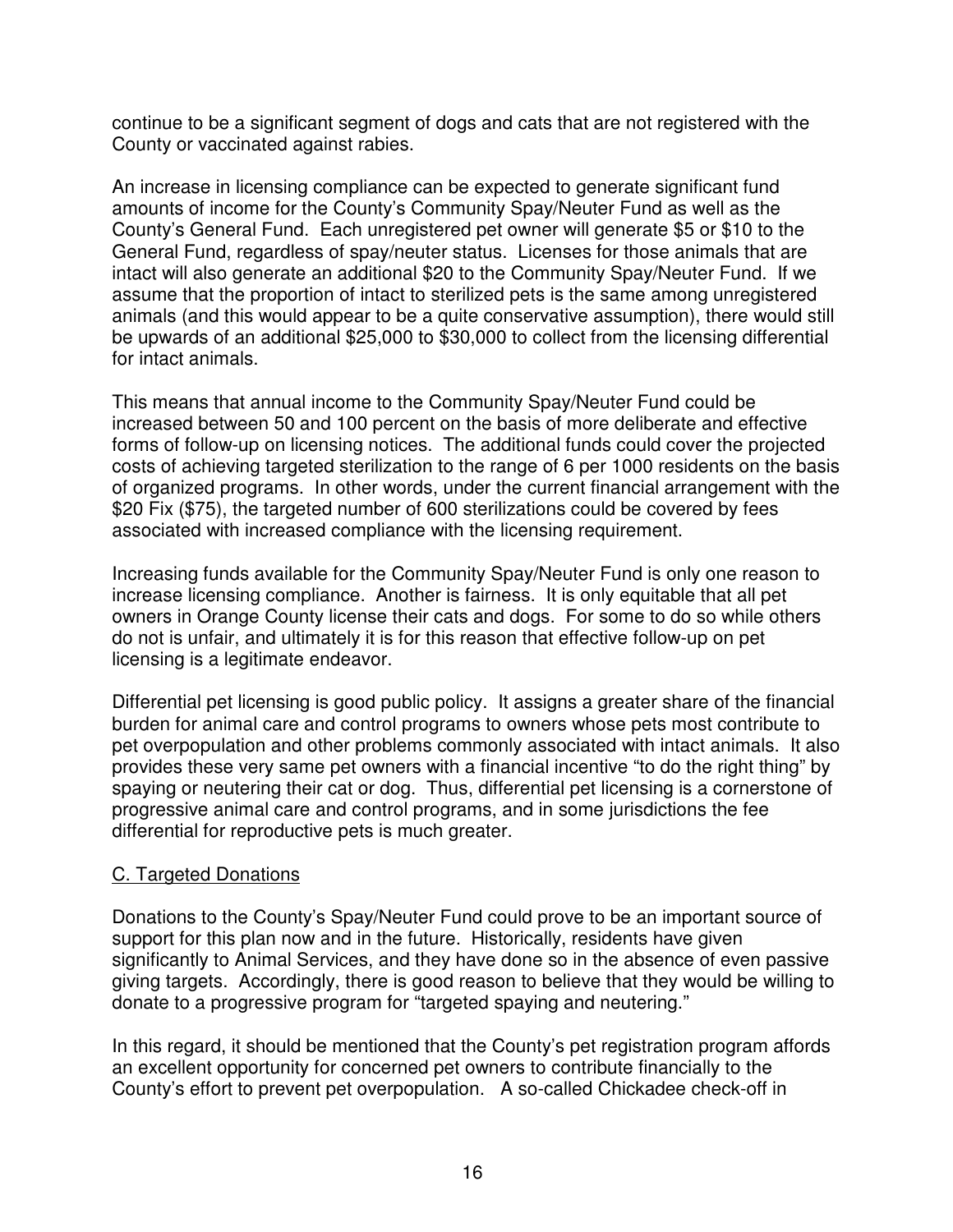amounts ranging from 5 to 100 dollars (or more) could be easily incorporated into a revamped pet registration form. Thus resident dogs and cat owners would easily be able to make a voluntary contribution to the County's Community Spay/Neuter Fund as a charitable gift.

We believe it would be a mistake to understate the potential of such a charitable giving opportunity, especially given the strong community sentiments and expectations that exist about animal companions in Orange County. Many residents want to be part of the solution to the problem of pet overpopulation. They already take seriously the message that spay/neuter is integral to reducing the needless euthanasia of dogs, cats and other pets.

## **VII. Implementing and Managing the Plan**

The effective implementation of this plan will depend upon good program management in the areas covered. Program management will include oversight, but also evaluation and monitoring of each program area.

This plan will incorporate best practices as they exist in strategic plans for other areas and organizations. As with any practice, these are fluid and dynamic, and may adapt and change over time. These practices are apparent in the management of the FY0910 budget for the Community Spay/Neuter Fund.

Programs must be staged in order to be effective. Thus, staff has outlined a five-year timeline (Table 1) in which these programs are set up in a logical and realistic manner given additional tasks performed on a regular basis, as well as other initiatives already underway within the department , e.g., transition to in-house sterilization of adoptable pets and tethering amendment implementation.

There needs to be a realistic appreciation of what is possible to do given present commitments and time constraints. Staff responsibilities to core services, such as field work, animal care and animal placement/recovery, cannot be compromised by new duties and responsibilities for which there are no additional resources. It is for this reason that it is imperative that this plan be implemented on the basis of careful planning and strategic staging. However, support for this program is justified by good fiscal judgment as well as humane considerations.

#### **VIII. Planning Objectives and Performance Measures**

Effective program management requires performance measurement. Thus we must establish and monitor specific measures of performance and use these to manage individual programs and their interrelationships.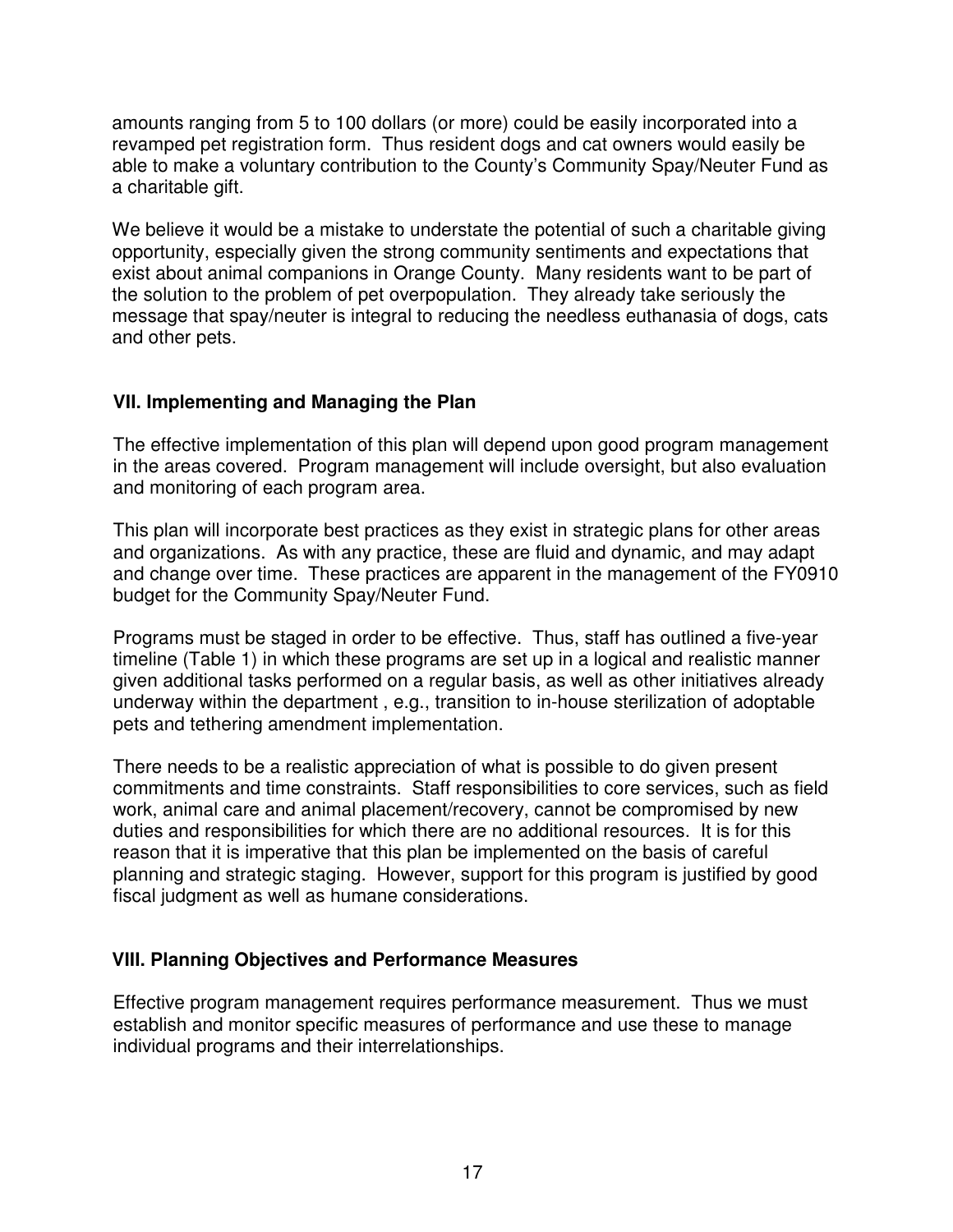More generally, there are a number of critical performance measures for the evaluation of the plan and its programs. These include:

- Targeted Spays/Neuters
- Intake Numbers
- Placement Numbers
- Euthanasia rate
- Licensing Compliance

It is important to note that these measures can only be accurately evaluated by taking into account different variables that will affect them over time. One of these variables is population. Pet demographics are a function of human demographics and changes in human population will directly affect the pet population in our community.

Another variable to consider in evaluating these measures is the way in which they relate to one another. Measures of adoptions, transfers, etc. only have meaning in relationship to the total population of animals sheltered and the number of animals euthanized and otherwise dispositioned.

A final but crucial element to remember in this evaluation process is the long-term effects the program may have on the different types and numbers of animals coming into the ASC. For example, as spay/neuter programs begin to decrease the number of litters entering our facility, adoption and transfer numbers may decrease, as kittens and puppies are considered to be highly adoptable.

## **IX. Conclusion**:

There is a need for a progressive and proactive approach to the problem of pet overpopulation in Orange County. Staff and citizen advisers are working to address these issues through this strategic plan. There is a strong sense, by staff, advisers and experts, that such a plan is good fiscal policy. Euthanasia is a problem that cannot be solved by placement efforts alone. It must be addressed at its roots by working to reduce the amount of accidental and unnecessary reproduction of pets in our community.

This plan not only creates a strategy for addressing the problem of pet overpopulation through differential licensing, it also creates opportunity for assistance to citizens who are affected by the differential, but are unable to spay and neuter their pets without financial aid. This plan is good fiscal and public policy in that it addresses the issue, and does so in a self-sustaining way that takes into account the best interest of the animal, the owner and the community as a whole.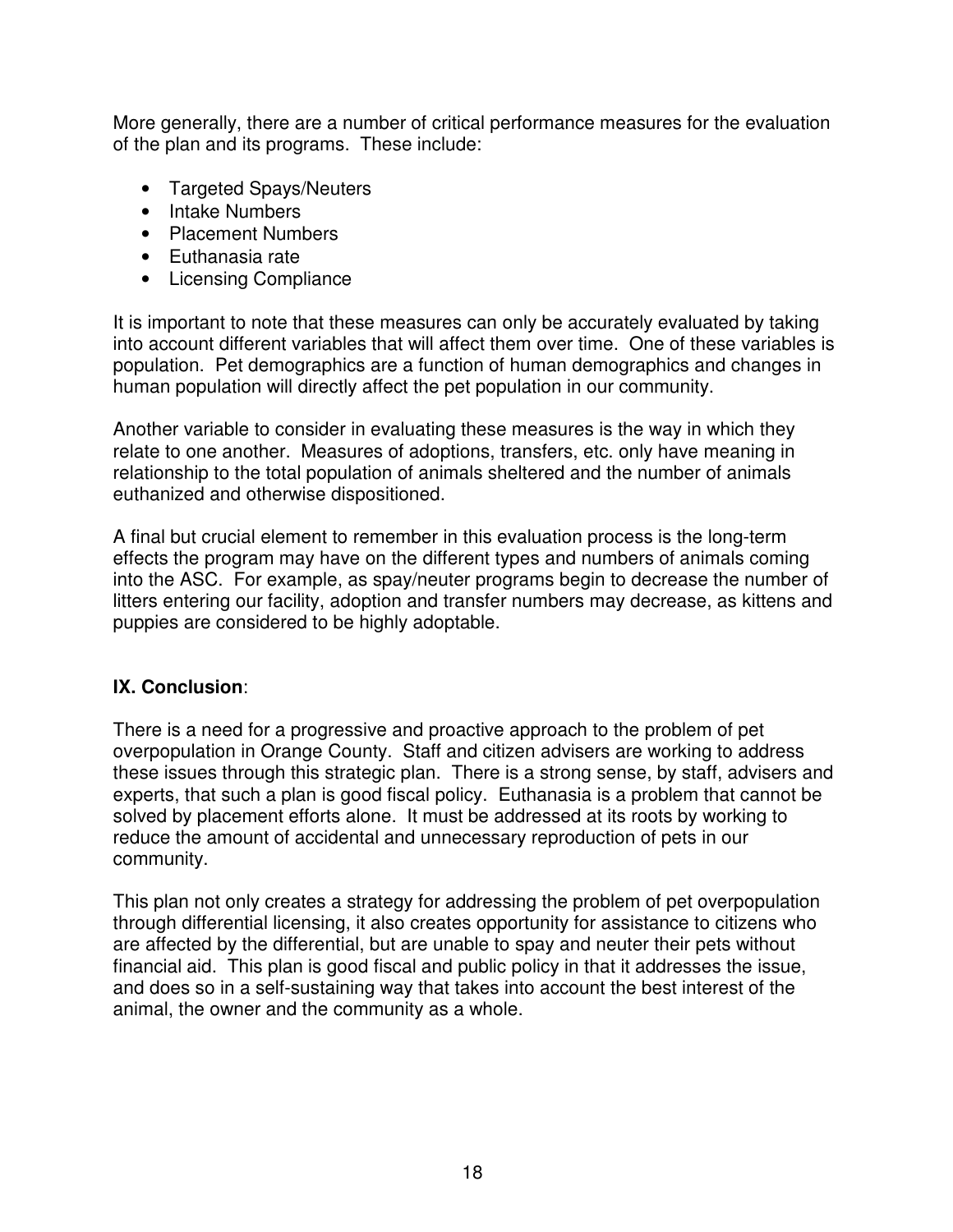#### **Appendix I: Litter Animals Relative to Total Intakes Calendar Years 2007, 2008 & 2009**

|                                    | 2009 | 2008 | 2007 | 3 yr average<br>(2007, 2008,<br>2009) |
|------------------------------------|------|------|------|---------------------------------------|
| Total number of animals in litters | 1334 | 1749 | 1201 | 1428                                  |
| <b>Total intakes</b>               | 4036 | 4474 | 4304 | 4271                                  |
|                                    |      |      |      |                                       |
| Litters as a percentage of intakes | 33%  | 39%  | 28%  | 33%                                   |

## **Appendix II Cat and Dog Litter Intakes: Calendar Years 2007, 2008 & 2009**

|                                      | 2009 | 2008 | 2007 | 3 yr average<br>(2007, 2008,<br>2009) |
|--------------------------------------|------|------|------|---------------------------------------|
| <b>Total Cat Litters</b>             | 255  | 261  | 229  | 248                                   |
| <b>Total Cats In Litters</b>         | 897  | 1043 | 755  | 898                                   |
|                                      |      |      |      |                                       |
| <b>Total Dog Litters</b>             | 117  | 188  | 122  | 142                                   |
| <b>Total Dogs In Litters</b>         | 437  | 706  | 446  | 530                                   |
|                                      |      |      |      |                                       |
| <b>Total Litters</b>                 | 372  | 449  | 351  | 391                                   |
| <b>Total of Animals from litters</b> | 1334 | 1749 | 1201 | 1428                                  |

*Litters were counted to include puppies and kittens that were admitted to the shelter as part of a group of animals that are of the same species, age and parentage. Litters counted exclude single animals of any age admitted to the shelter and animals older than one year that were not admitted with siblings. Feral cats with litters are included in this count.*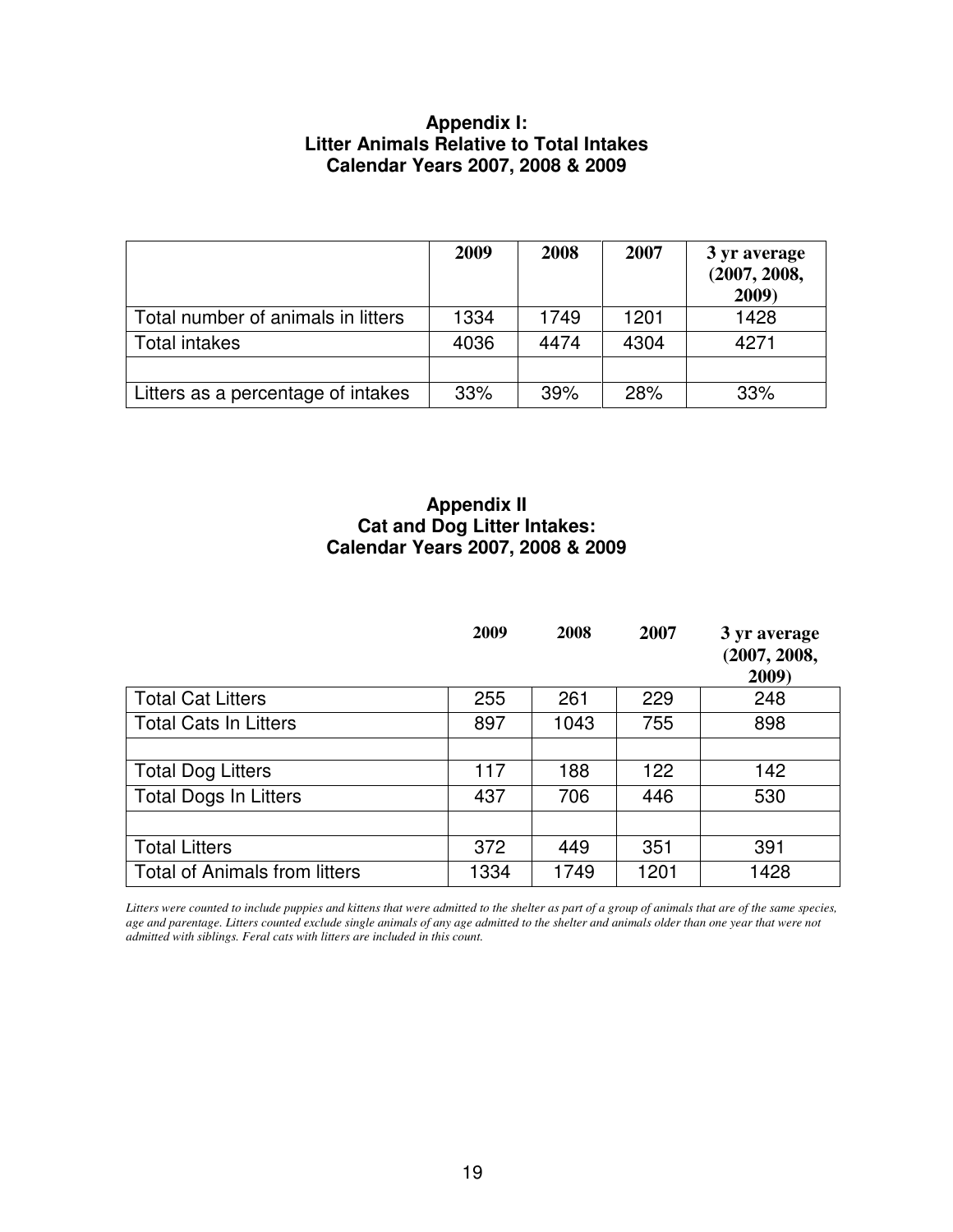**Appendix III: Monthly Number of Animals Admitted to the Shelter** 



**Appendix IV: Monthly Number of Animals Admitted to the Shelter Average for years 2005 through 2009**